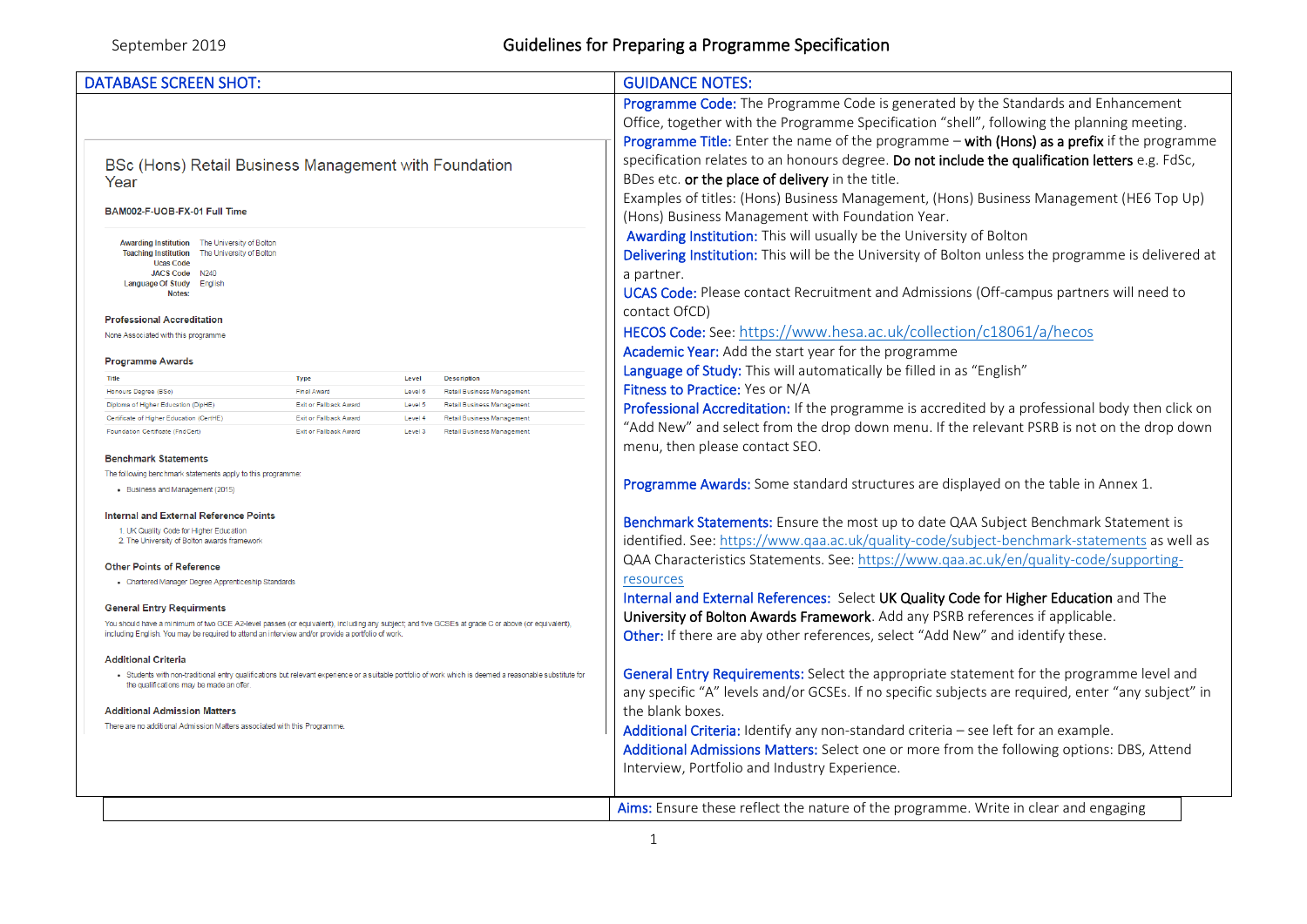| Aims of the Programme |  |  |  |  |
|-----------------------|--|--|--|--|
|-----------------------|--|--|--|--|

The principal aims of the programme are to:

- . Develop your skills, knowledge and experience in order to effectively manage and lead teams within retail organisations
- . Enhance your employability within a retail environment and to enable you to pursue further study at post-graduate level.
- . Enable you to adopt critical and analytical approaches to problem solving and the investigation of retail related problems and issues
- . Provide a stimulating curriculum which is responsive to nature and demands of retail sector and encompasses new developments and trends

#### **Distinctive Features of the Programme**

- . A foundation year provides you with a firm grounding in academic and retail skills
- . The programme is informed by retail employers and recognises current developments in retailing
- . Career and life skills such as leadership, team management and professional communication have been integrated into the programme to and enhance employability
- . Class room based learning is supplemented by work-based learning, industry visits and quest speakers
- . The programme is taught by experienced retail professionals and academics

#### **Learning Outcomes**

Knowledge & Understanding

On completion of the programme successful students will be able to demonstrate systematic knowledge and understanding of:

. Retail organisations, their leadership and management and the complex environments in which they operate

- . Retail operations processes and practices together with their interrelationships
- . The customer journey and the importance of providing a positive customer experience
- . Retail strategies and managing effective relationships with key stakeholders

#### Cognitive, Intellectual or Thinking Skills

On completion of the programme successful students will be able to demonstrate the ability to:

- Evaluate and critically appraise theoretical approaches and models and synthesise contrasting ideas
- Solve complex problems and generate effective solutions
- · Employ critical self-reflection and make justified independent judgements
- Select and critically apply appropriate theories and skills

Practical, Professional or Subject-specific Skills

On completion of the programme successful students will be able to demonstrate the ability to:

- Communicate information and ideas in a professional manner using appropriate strategies
- . Apply effective independent research approaches in order to identify and critically analyse information
- . Demonstrate effectiveness both as an independent learner, team member and manager using a professional and responsible approach . Demonstrate flexibility and initiative in developing effective solutions to retail problems
- 

Transferable, Key or Personal Skills

On completion of the programme successful students will be able to demonstrate the ability to:

- · Be self-aware and act in a professional and sensitive manner
- Manage themselves in terms of time, organisation, engagement, motivation, initiative and resilience.
- . Use interpersonal skills effectively including listening influencing negotiation and conflict resolution Make effective and confident use of appropriate information technologies
- 
- Determine and reflect on academic, professional and personal goals

Programme Specification and Module Specifications. Start each aim with a verb as these will be displayed under the tag: *The principal aims of the programme are to……* + Refer to the University's *Best Practice Guide to Curriculum Design and Delivery.* Distinctive Features of the Programme: Consider the programme's unique selling points

terms. Include necessary content to meet the learning outcomes specified on the

(USPs). Include Career and Life Skills development (refer to GAME attributes) Whilst an *honours degree with Foundation Year* or *HE6 Top up* is likely to have similar USPs to a standard honours degree programme, you may wish to add to the following -

HE6 Top-up: *This is a Top-up programme designed to allow you to progress from a prior approved qualification to an honours level degree.*

*A programme of workshops/induction will support you in the development of honours degree level research approaches and skills.*

Honours with Foundation Year: A Foundation year provides you with a firm grounding in academic and xxx skills/underpinning knowledge.

Learning Outcomes (LOs): Specify between 4 and 6 LOs for each category. Refer to the QAA Subject Benchmark Statements and the University's *Best Practice Guide to Curriculum Design and Delivery*. Ensure Programme LOs are reflected/covered in the intended Module LOs.

Knowledge and Understanding: Identify theories, practices and the nature of the work environment. These LOs should not contain any verbs as they follow the following tag: *On completion of the programme successful students will be able to demonstrate systematic knowledge and understanding of:*

Cognitive, Intellectual and Thinking Skills: These should reflect the level descriptors QAA Frameworks for HE Qualifications - see: [https://www.qaa.ac.uk/en/quality](https://www.qaa.ac.uk/en/quality-code/qualifications-and-credit-frameworks)[code/qualifications-and-credit-frameworks](https://www.qaa.ac.uk/en/quality-code/qualifications-and-credit-frameworks)

Start each LO with a verb which is appropriate to the level of the final award. Examples: Level 3 and HE4: explain, describe, discuss.

HE5: Analyse, appraise, compare and contrast.

HE6 and HE7: Critically appraise, critically evaluate, synthesise.

HE7 also include: Solve complex problems, develop creative or innovate solutions/recommendations.

Practical, Professional and Subject-specific Skills: These should be appropriate for the nature of the programme and subject.

Transferrable, Key and Personal Skills: Consider life skills, such as, resilience and initiative, as well as reflection on academic, professional and personal goals.

The following document contains some further useful guidance on learning outcomes: [https://www.heacademy.ac.uk/system/files/writing\\_learning\\_outcomes.pdf](https://www.heacademy.ac.uk/system/files/writing_learning_outcomes.pdf)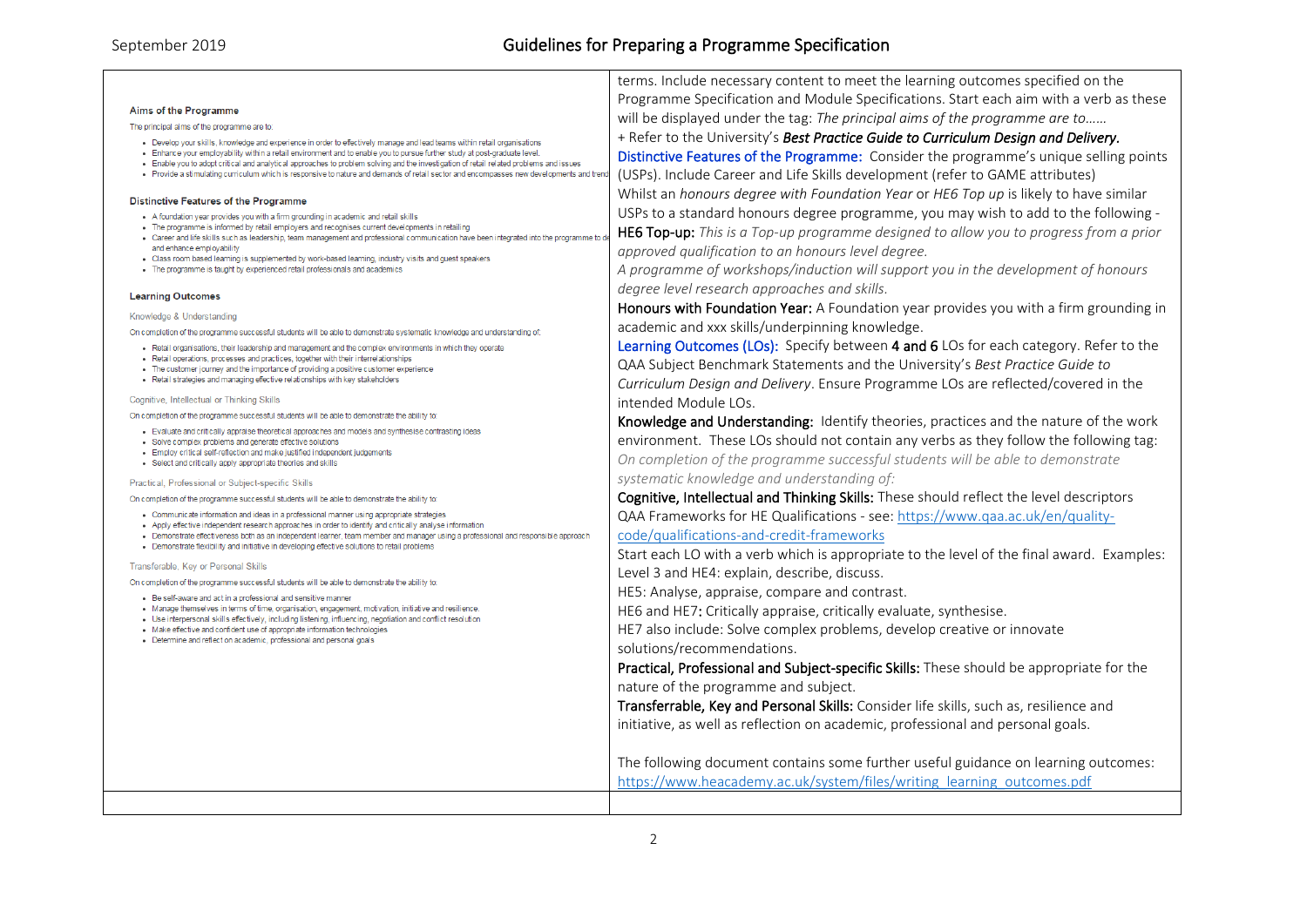#### **Programme Structure**

All modules at FE3, HE4 and HE5 are core. At HE6 you will either take the 40 credit Dissertation or the Work-based Project (for those in suitable retail employment) together with two core modules Strategic Retail Management and Omni-Channel Retailing Strategies, You will also select two from three 20 credit options. The duration of delivery is normally 4 years.

#### **Module List**

| Title                                     | Module Code    | COE <sup>1</sup> |
|-------------------------------------------|----------------|------------------|
| The Retailing Environment                 | RBM3001        | с                |
| People in Retailing                       | RBM3002        | c                |
| Academic Skills and PDP                   | BMP3001        | c                |
| <b>Further Academic Skills</b>            | BMP3003        | c                |
| <b>Applied Business Finance</b>           | BMP3005        | c                |
| <b>Practical Digital Marketing</b>        | BMP3006        | c                |
| Professional and Academic Skills          | RBM4001        | c                |
| The UK Retail Industry                    | <b>RBM4002</b> | c                |
| Retail Business Law                       | <b>RBM4003</b> | c                |
| Contemporary Issues in Marketing          | <b>BMP4004</b> | c                |
| Information Systems and Big Data Analysis | <b>BMP4005</b> | c                |
| People and Performance                    | BMP4006        | с                |
| Retail Management and Career Development  | <b>RBM5001</b> | c                |
| Consumer Rehaviour                        | <b>RBM5002</b> | c                |
| <b>Retail Operations</b>                  | <b>RBM5003</b> | с                |
| Leading and Managing Teams                | <b>RBM5004</b> | c                |
| Financial Management and Decision Making  | <b>BMP5006</b> | с                |
| Work-based Project (Retail Management)    | <b>RBM6000</b> | Ō                |
| Retail Business Management Dissertation   | <b>RBM6001</b> | Ō                |
| Strategic Retail Management               | <b>RBM6002</b> | c                |
| Omni-Channel Retailing Strategies         | <b>RBM6003</b> | c                |
| Integrated Digital Marketing Strategy     | <b>BMP6008</b> | Ō                |
| Procurement Management                    | <b>SCM6008</b> | Ō                |
| <b>Project Management</b>                 | <b>SCM6009</b> | $\circ$          |

1Core Ontional Flective

#### **Learning & Teaching Strategies**

The programme uses a blended learning approach, combining face to face sessions with online and practical work as appropriate. The learning and teaching methods typically used by tutors include, lectures, seminars, guest speakers, workshops, tutorials and retailer observations. Students will also undertaken by the student comprising, for example, background reading, assignment work, preparation for seminars and revision for examinations. This will further be enhanced by a social learning community including a peer support programme and enhanced personal tutoring

#### **Learning Activities (KIS entry)**

| Course Year                                | HE <sub>4</sub> | HE <sub>5</sub> | HE6 | HE7 |
|--------------------------------------------|-----------------|-----------------|-----|-----|
| Scheduled learning and teaching activities | 34%             | 17%             | 23% | n/a |
| Guided independant study                   | 66%             | 66%             | 77% | n/s |
| Placement/study abroad                     | n/a             | 17%             | n/a | n/a |
|                                            |                 |                 |     |     |

# Programme Structure

An explanation of the programme structure is required for the HEAR (Higher Education Achievement Record). This section should include: Differentiation between core and any option modules – together with credit requirements for each level including fall-back awards.

### Example:

*This bachelors degree programme comprises 360 credits in total, with 120 credits awarded at each level (HE4, HE5 and HE6). All modules at HE4 and HE5 are core. At HE6 there are 3 core modules and a choice of 2 from 3 options. Fall-back awards are given to those students who do not gain the full 360 credits required for the BSc (Hons), as follows: Certificate of Higher Education -120 credits minimum, Diploma of Higher Education -240 credits minimum.*

# Module List

Add modules in the order you wish them to be displayed on the programme spec. Insert the module code and select whether the module is core or optional. As it is not possible to modify a module once it has been input (it can only be deleted), it is a good idea to rank the modules using odd numbers only. In this way any additional modules can be inserted in the correct place at a later date using an even number.

N.B. The title of the module will only appear once the module specification has been edited on the module database. Do not progress the programme spec until all module titles are displayed.

## Learning and Teaching Strategies:

A broad statement here will allow tutors the flexibility to adopt diverse learning and estering methods which are stimulated by the stimulation ment or on a work experience placement A significant amount of personal study time is expected to by the are stimulating, personalised, personalised and inclusive – informed by reflection, evaluation and scholarship.

Also refer to the University's *Best Practice Guide to Curriculum Design and Delivery.*

## Learning Activities (KIS entry)

Here you will manually need to calculate the % of scheduled learning and teaching activities, guided independent study and placement learning drawing on the Module Specification hours. Ensure the totals at each level add up to 100%.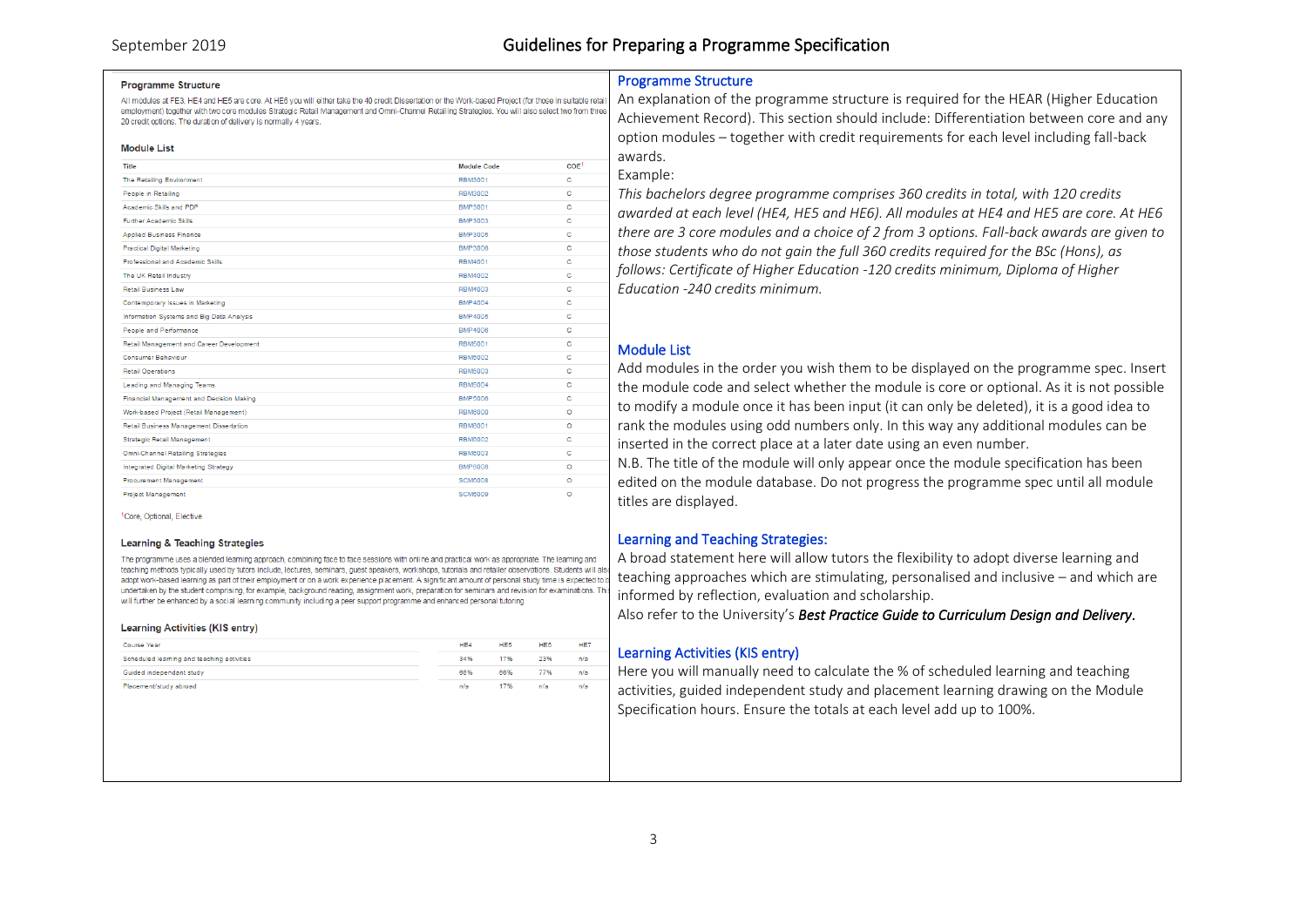# September 2019 Guidelines for Preparing a Programme Specification

#### **Assessment Strategy**

Assessment tasks are linked to the learning outcomes of each module and are completed before the end of the module. Module assessments typically involve written coursework, oral presentations, time constrained activities, practicals and portfolios. Formative Assessment, which does not contribute to the final mark, is given to help the student improve their work in future. Feedback may be given to the student verbally/written/online. Feedback for summative assessment, which does contribute towards the final result, is normally given in writing to the student, with the opportunity for the student to receive more detailed verhal explanation

#### Assessment Methods (KIS entry)

| Course Year            | HE <sub>3</sub> | HE <sub>4</sub> | HE <sub>5</sub> | HE <sub>6</sub> | HE7 |
|------------------------|-----------------|-----------------|-----------------|-----------------|-----|
| Written exams          | 8%              | 18%             | 25%             | 25%             | n/a |
| Coursework             | 62%             | 54%             | 58%             | 63%             | n/s |
| <b>Practical Exams</b> | 30%             | 28%             | 17%             | 12%             | n/s |

#### **Assessment regulations**

Assessment Regulations for Undergraduate Programmes apply to this programme.

#### **Grade Bands & Classifications**

Undergraduate Honours Degree

Regulations can be found at: http://www.bolton.ac.uk/studentinformation-policyzone/Home aspx

#### **Role of External Examiners**

External examiners are appointed for all programmes of study. They oversee the assessment process and their duties include: approving assessment tasks, reviewing assessment marks, attending assessment boards and reporting to the University on the assessment process

#### **Support for Student Learning**

- . The programme is managed by a Programme Leader
- . Welcome Week introduces the student to the University and their programme
- Each student has a Personal Tutor who is responsible for support and quidance
- · Personal Development Planning integrated into all programmes
- Feedback is available on formative and summative assessments
- . The Student Centre provides a one-stop shop for information and advice
- . Comprehensive quidance is available from the University Student Support Services including housing and accommodation advice, counsellir financial and careers advice, and support via the University disability team
- . The Chaplaincy where Chaplains and Pastoral Assistants are available from different traditions, faiths and world-views
- · Library and IT services are a very good source of advice and support with excellent study skills sessions and materials
- . There are Student Liaison Officers attached to each School
- . The Students' Linion advice services
- . Programme Handbooks and Module Guides which provide information about the programme and University regulations
- . The opportunity to develop skills for employment
- . English language support for international students . The online Student Information - Policy Zone provides all regulatory and policy information in one place

#### Methods of Evaluating & Enhancing the Quality of Learning Opportunities

- · Student Staff Liaison Committees
- Module evaluations by students
- · Programme and University Student Surveys
- . Annual quality monitoring and action planning through Programme Plans (PPs) including data analysis, Subject Annual Self Evaluation Reports (SASERs), School Quality Enhancement Plans (SQEPs), University Quality Enhancement Plans (UQEP)
- · Peer review/observation of teaching
- · Professional development programme for staff
- . External Examiner reports

#### **Sources of Information**

- · Student Portal http://www.bolton.ac.uk/Students/Home.aspx
- · Students Union http://www.ubsu.org.uk/
- . External Examiner Report http://www.bolton.ac.uk/examreports
- · Careers http://www.bolton.ac.uk/Careers/Home.aspx

C 2017 - The University of Bolton

Summative Assessment Strategy: Here a brief summary of the programme's assessment strategy is provided. To allow for flexibility, it is advised to provide general details on formative and summative assessment, as well as assessment feedback. Also refer to the University's *Best Practice Guide to Curriculum Design and Delivery* 

Assessment Methods (KIS entry): Here you will manually need to calculate the % of written exams, coursework and practical exams/assessments by drawing on the Module Specification percentages. Ensure the totals at each level add up to 100%.

## Assessment Regulations: Select one from

- Assessment Regulations for Undergraduate Programmes
- Assessment Regulations for Postgraduate Programmes
- Other Regulations\*

\*If there are supplementary regulations, for example from professional bodies then select "Other Regulations" and provide a web-link to the regulations.

Grade Bands and Classifications: Select the type of programme from the menu.

Role of External Examiners: The text here is pre-entered.

# Support for Student Learning:

General Support: Select the support mechanisms which apply from the list presented (normally everything listed). A different list for On- and Off-campus courses is generated. Programme Specific Support: Any other support should be added here. Ensure this support will be available year-on-year – and that it is explained in the Programme Handbook.

# Methods of Evaluating and Enhancing the Quality of Learning Opportunities:

General Methods: Select the methods which apply from the list presented (normally everything listed).

Programme Specific Methods: Any other methods should be added here.

## Sources of Information:

Generic Sources of Information: Select the methods which apply from the list presented For On-Campus programmes this is normally everything listed. For Off-Campus programmes, some options might not be relevant.

Custom Sources of Information: Add any other sources of information, together with a web-link. For Off-Campus programmes, add the partner website as a minimum.